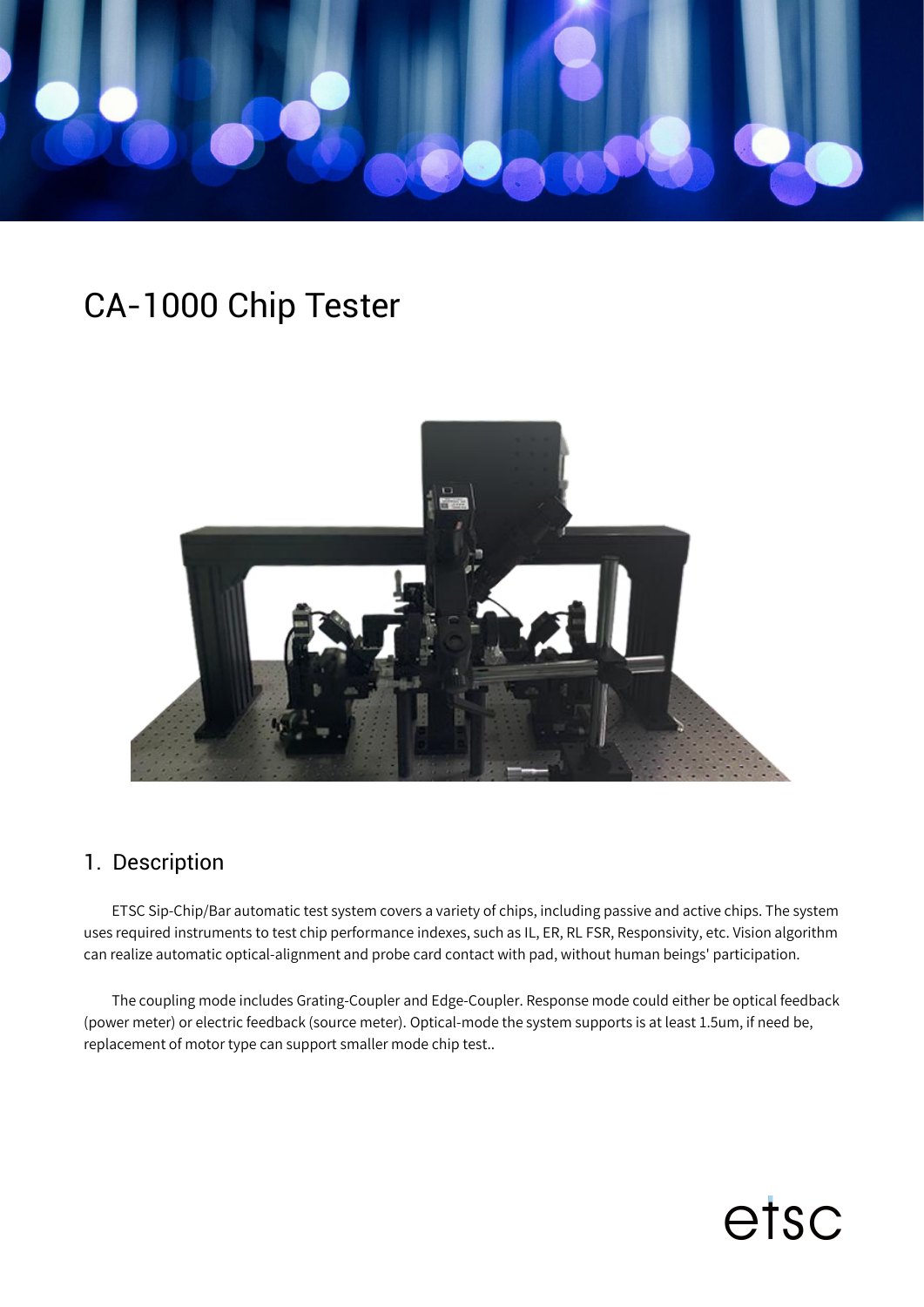etsc

#### 2. Parameter

|                                |                             | X           | Y          | Z         | ThetaX        | ThetaY        | ThetaZ        |  |
|--------------------------------|-----------------------------|-------------|------------|-----------|---------------|---------------|---------------|--|
| Coupling<br>Stage              | Travel range                | $>=$ 30 mm  | $>=$ 30 mm | $>=30$ mm | $>=8$ deg     | $>=8$ deg     | $>=8$ deg     |  |
|                                | Resolution                  | $\leq$ 50nm | $= 50$ nm  | $= 50$ nm | $= 0.003$ deg | $= 0.003$ deg | $= 0.003$ deg |  |
|                                | Repeatability               | $= 1$ um    | $=1$ um    | $=1$ um   | $= 0.02$ deg  | $= 0.02$ deg  | $= 0.02$ deg  |  |
| Optical-align<br>time          | <10s for single fiber       |             |            |           |               |               |               |  |
|                                | <1 min for fiber array      |             |            |           |               |               |               |  |
| Optical-align<br>repeatability | SMF-SiPh variation < 0.2 dB |             |            |           |               |               |               |  |
| Stability                      | 15min < 0.5dB               |             |            |           |               |               |               |  |
| User-Case                      | 1. 2 SMF-Edge coupler       |             |            |           |               |               |               |  |
|                                | 2. 2 SMF-Grating coupler    |             |            |           |               |               |               |  |
|                                | 3. 1 1x4 FA-Edge coupler    |             |            |           |               |               |               |  |
|                                | 4. 1 1x8 FA-Grating coupler |             |            |           |               |               |               |  |
|                                | 5. Response: Power or PD    |             |            |           |               |               |               |  |

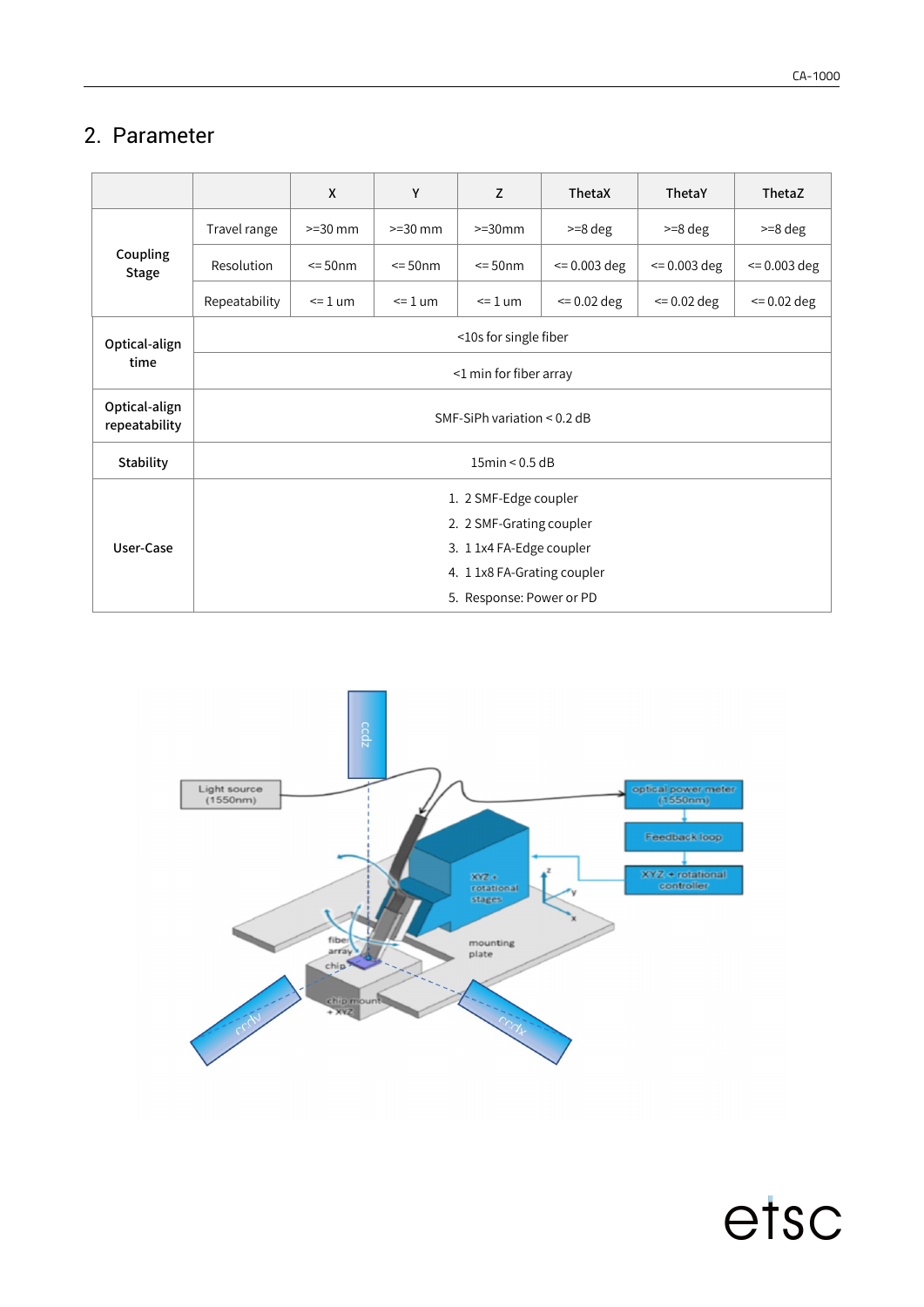## 3. Specification Feedback Explanation

- Custom build testing system based on specific customer requirement
- Automation for key steps using image recognition, thus test accuracy and efficiency are greatly improved.
- Accomplishment of the requirements are thru high precision 6 axis stages on pneumatic optical anti-vibration tables thru CCD AI image processing in identifying the rotation center.
- Reach optical peak search capability of < 0.1dB accuracy.
- Typical similar system-built reach AI image position resolution at submicron scale with pixel on micrometer scale. And the actual resolution depends sensitively on the optical material under test.
- Typical similar system-built reach rotation introduced error at submicron scale with center ofposition error less than a couple of um thru embedded CCD image AI processing for optical alignment.
- Execute a rough alignment in <10 seconds.
- Typical such system will launch optical power less than 5 dBm and for parts net peak loss not greater than 40 dB.
- **Include a polarization scrambler to reduce the polarization impacts on alignment accuracy.**
- Platform design. Need only a few modifications can be compatible with other types of chip tests.



FA Test for Edge Coupler FA Test for Grating Coupler Factor Fest





# etsc